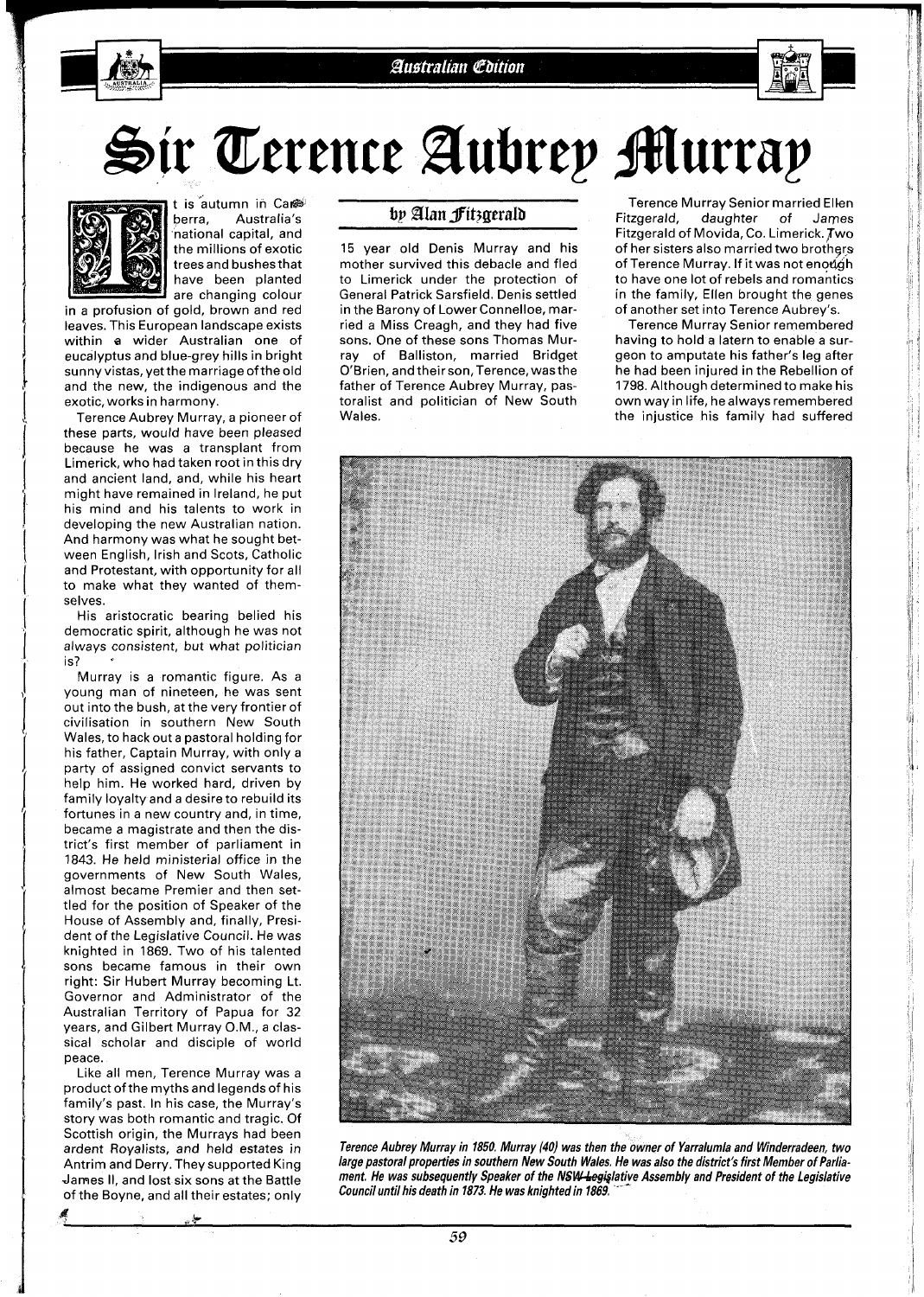

because of their loyalty to Ireland and the Catholic faith.

He entered the British Army and became paymaster to the 2nd Brigade of Foot Guards in December, 1811. He went to Portugal and advanced with the Army through Spain and France before returning to England. He transferred to the 48th Regiment of Foot in 1815, and joined them at the Naos barracks, Subsequently, he sailed with the Regiment from Cork on 22nd March, 1817, for Sydney, New South Wales. Several years later he was posted to lndia and then returned to London seeking permission to retire on halfpay. Then, on hearing that half-pay officers were being urged to settle in New South Wales, he resolved to return there. His wife was dead and he, at 50, had his children's future to think of.

Captain Murray sailed for New South Wales with his sixteen year old son, Terence Aubrey, and his daughter, Anna Maria, aged eighteen, on the **Elizabeth** from Portsmouth on 26 November 1826.

Soon after arriving in Sydney, the Captain leased Erskine Park, to the west of the town, while looking about for a grant of land for himself to which he was entitled as a retired military officer.

On 20th September, 1827, Captain Murray was given permission to take possession of 2,560 acres of land, but unfortunately the land he selected in the Southern Tablelands of NSW in 1828 had already been promised to another. He did not discover this until after he had despatched his son Terence and a party of assigned convict servants to clear the land, plant crops and pasture stock. He was unwittingly trespassing on a grant made earlier to James Meehan, the Deputy Surveyor-General, who was an ex-convict, transported in l800 for his minor part in the Irish rebellion of 1798. Captain Murray had no option but to remove his men and select another parcel of land in the Southern Tablelands, but within six months of his men developing a property at Mangamore he was told to quit yet again. An acrimonious correspondence with the Colonial Secretary followed but before he chose another site for his grant, his other son, Dr. James Fitzgerald Murray, aged 23, arrived in Sydney from Portsmouth on the **Elizabeth.** 

The father and two sons then rode off into the new country south west of Sydney to find and nominate not one, but four sites for the Surveyor-General to consider. As compensation for the dislocations, he had twice been forced to suffer, Governor Darling offered to grant Murray's son, Terence, an additional 1,280 acres on condition that he was supplied with capital of one thousand pounds.



**Captain Terence Murray. He arrived in New South Wales in 1817 as paymaster of the 48th Regiment and remained untilhe wasposted to lndia in 1825. He retired to Englandsuffering ill-health butreturned to New South Wales in 1827 with his son, Terence, to take advantage of a colonial offer of free land to officers who**  agreed to settle in NSW. He and his son established a property at Collector, where he was buried after his **death in Sydney in 1835.** 

Captain Murray had earlier given his daughter Anna Maria a dowry of that amount on her marriage to Captain George Bunn, but the opportunity was too good to pass up and he agreed to give his younger son a flock of sheep, cows and horses said to be worth more than that value.

Subsequently, in 1829, the father and son's adjoining grants, totalling 3,840 acres, were established at Collector, north of Lake George and about 150 miles from Sydney. In the same year Dr. James Murray took up an appointment at the Civic Hospital, The Rocks, on the western side of Sydney Cove.

Terence Murray, 19 years of age and six feet four inches in height,  $\overline{Was}$ given the responsibility of managing

the family property while his father remained in Sydney at Erskine Park. Terence built a small stone homestead on a rise beside the track to Goulburn and near permanent water, always a consideration in the dry inland areas of New South Wales. The building still stands today and is a private residence within the village of Collector that has grown up beside the Goulburn Road.

Alone, save for the company of his convict servants, Terence Murray read and re-read the classical books he had brought with him from Ireland, and developed a particular interest in philosophy and science This interest, and his boyhood experiences in Ireland, led him to reject some of the dogmas of the Catholic Church and turn him

ی پ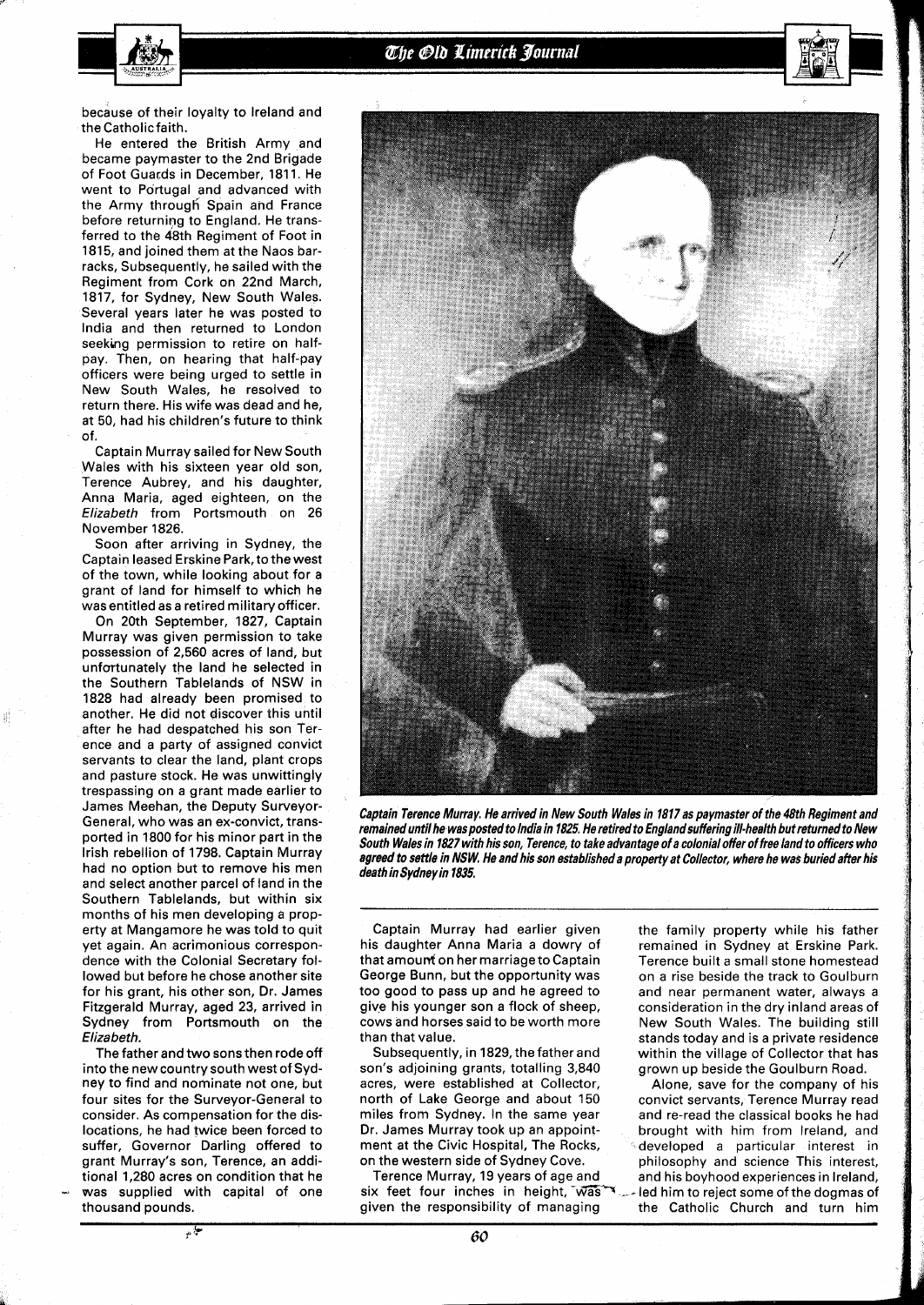**Australian Coition** 



towards Unitarianism although he was to end his days in the Anglican Church.

The majority of Murray's assigned convicts were Catholics and Irish, as was John Hurley, a free man from Limerick, who had arrived in NSW with a letter of introduction to Terence's father. Hurley later became an innkeeper outside Sydney and a successful pastoralist.

Terence kept a journal during these days in the bush, but was to destroy it years later on the grounds that it revealed the 'utter inanity of an eventless existence'.

Within four wars of settling at Collector, Terence and his father were able to purchase additional land from the Crown: a necessity since free grants to gentlemen with capital and retired officers had been discontinued, Terence built a second homestead overlooking Lake George which he called Ajamatong, after the Aboriginal name for the area.

By this time, Sir Richard Bourke of Limerick had succeeded Darling as Governor of New South Wales and Captain Murray called upon his fellow officer and Limerick man, to present his son, Terence. Afterwards, Terence was appointed a magistrate for the lawless southern districts, then infested with runaway convicts turned bushrangers. This appointment meant that Terence had an additional reason to travel through the district, as well as supervising his deceased brother-in-law's Monaro estate. He was obliged to sit on Courts of Petty Sessions convened at different locations in the area where justice of a sort was dispensed, usually with the aid of a flogger.

The grave illness of Captain Murray in 1835 united his family for the last time. Terence had hot seen his brother for five years, since he had accepted the appointment as medical superintendent at the Moreton Bay (Queensland) convict settlement. Captain Murray died at his widowed daughter's residence, Newstead House, overlooking Darling Harbour, on 31st May. His body was taken by dray to his property at Lake George and interred in a vault at Ondyong Point, It was the Captain's intention that his property should not pass out of the hands of his descendants, butthewill wasloosely drawn up and instead of it 'remaining an heirloom in the family forever', it was subsequently sold to meet debts incurred by Terence. Even the Captain's vault has vanished.

The following year Terence made his first public speech from the steps of St. Metry's Catholic Cathedral in Sydney in support of an appeal for funds to finish the building. He was now a substantial landowner, because the Murray estates had grdwrr to **20,000** acres on which Terence ran **13,006** sheep and **1,500** 

پي پ



Agnes Anne Murray (nee Edwards), second wife of Terence Aubrey Murray, with their first child, John **Hubert, in 1863. Hubert was to become Lieutenant-Governor of the Australian colonial territory of Papua from 1908 until his death in 1940.** 

head of cattle. Murray had also started to build a third and much grander residence, 'Winderradeen' on the northern shore of Lake George. He planted oaks, elms, pines and magnolias in the grounds.

Australia is a dry' continent and, although the early settlers had experienced periods of prolonged drought in the first forty years of European settlement, not even Murray could have believed that one day Lake George would completely dry up. This sheet of water, approximately **20** miles by **16**  miles, was bone dry because of no rain and evaporation in 1837. It was probably this setback which caused Murray to consider the purchase of another property, Yarralumla, at Limestone Plains to the north west of Collector. Lacking capital, he borrowed money from Thomas Walker to acquire **2,566**  acres beside the Molonglo River. The site of the homestead is now the residence of Australia's Governor-General in the national capital, Canberra.

In the same year Terence's brother Dr. James, purchased a property nearby at Jerrabomberra which he named Woden, after the Nordic god of wisdom. Henceforth the two brothers would be within an hour's riding distance of each other at Limestone Plains.

It was an enterprising time for the Murrays because in 1838 their sister, Anna Maria, published anonymously, a novel called The Guardian - A Tale Told **by An Australian.** The book was dedicated to Edward Lytton Bulwer MP. Although **a** gothic melodrama with murder, incest and sudden death, it is remembered as the second novel to be published in Australia.

Terence, who was a fearless and excellent horseman, was driven by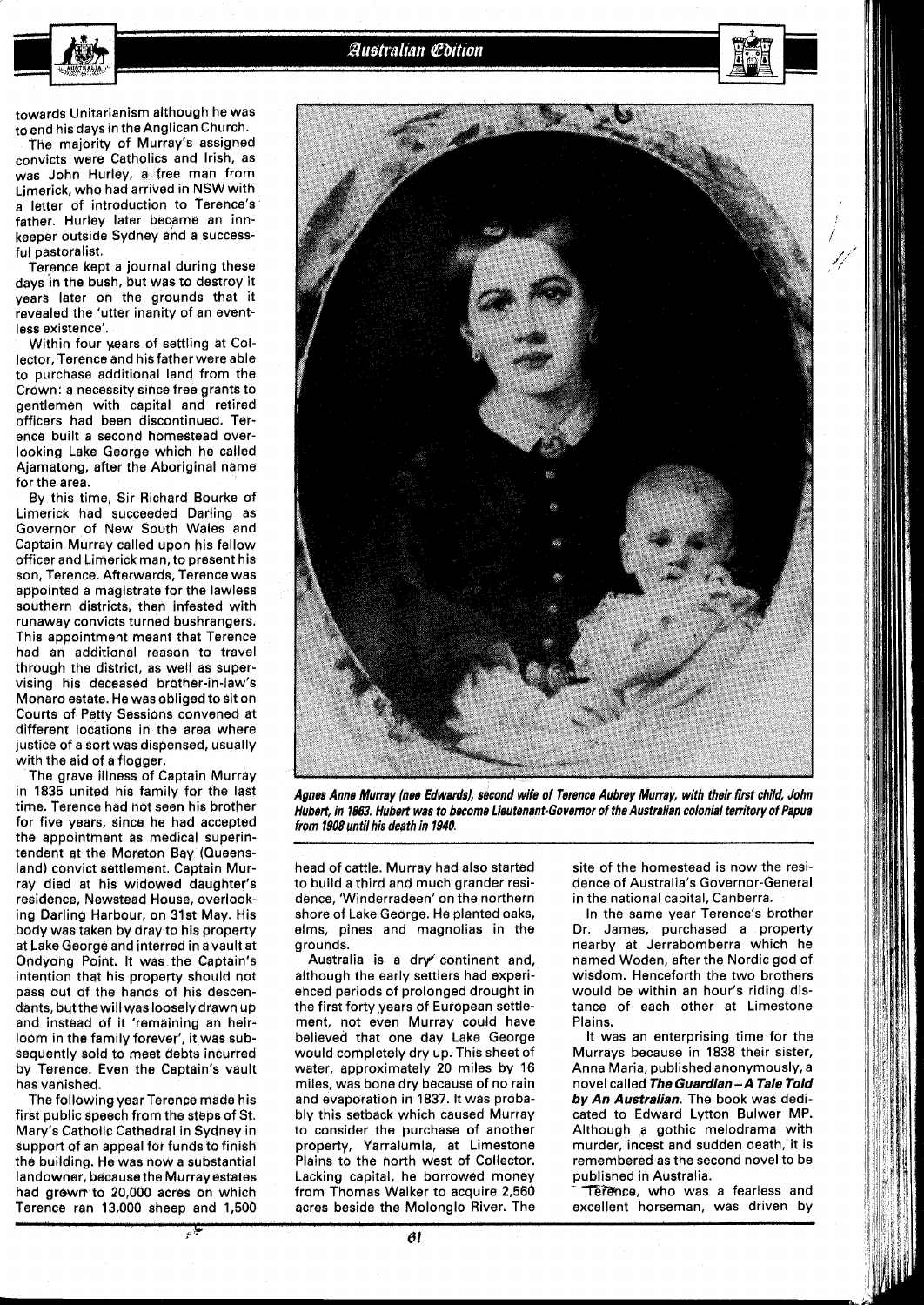

years of drought to search for pastures for his sheep in the high country to the south of Yarralumla. In 1839 he led a party of six up over the mountains to the Cooleman Plain. They pressed on further before turning back, lost their horses, and were obliged to stagger back through the mountains on foot until they met a friendly tribe of Aboriginals, who sent word to Yarralumla that they needed fresh horses. This expedition led to the establishment of out-stations in the high country for his flocks which had to be moved to lower ground in winter to avoid the blizzards, snow and harsh winters of the Southern Alps.

The drought continued and the depression which gripped the colony made some of Murray's neighbours bankrupt, and forced his sister to lease her house to a tenant. She moved to Woden to live with her brother Dr. James, and hertwo sons were to benefit from the intellectual interests of their unclesat Woden and Yarramumla.

Terence Murray's resourcefulness and energy (and perhaps recklessness) were demonstrated in 1841. When obliged to go to Melbourne for business reasons, he decided to ride all the way because it was cheaper than travelling to Port Phillip from Sydney by ship. He set out with his lrish groom, Duggan, and his lrish overseer at Coolamine Station, early in February from Yarralumla. They rode over the mountains and on to Port Phillip and back again in only 18 days, covering a distance of 800 miles through rugged bush almost totally lacking in roads.

In 1843 Terence offered himself as a candidate for the Legislative Council in an advertisement published in the  $Syd$ ney Morning Herald. The proposed Council, made up of elected and nominated members, replaced the totally nominated body that had hitherto provided colonial advice to the British Government. The new Council was a sop to the more democratic spirit prevailing in NSW, where free settlers and pastoralists wanted a say in their government and no longer saw the colony as just a gaol for Britain's surplus convicts. (Transportation of convicts had been halted by popular demand in 1840 to NSW.)

In his advertisement, Murray said: 'A new era is dawning in our country. We have passed our tutelage and are assuming the management of our own affairs. The elements of prosperity and greatness are lying dormant in the land, and the first object of legislation should be to arouse them to life and activity'.

In a second advertisement on 24th February, Murray assured his huge electorate that he knew neither Whig nor Tory, making no distinction between them. The welfare of the country,

liberal and equal laws for all parties and sects, would be the great objects of his life.

Before his unopposed election, however, Murray embarked on a greater adventure. He married Mary Gibbs, the daughter of the Collector of Customs, Colonel J.G. Gibbs. Murray was ten years older than his 23 year old bride when they were married at St. James Church of England in Sydney. His brother and sister did not attend the wedding.

Murray also did something that was to cause him anguish later in life. He settled Yaralumla and part of his Winderradeen estate on his wife. She, in turn, made a will naming her father and youngest brother, Augustus, as two of her three trustees. Her death, at the early age of 37, in 1858, caused Terence to lose control of his Yarralumla estate to his father-in-law and brother-in-law.

All this lay before him when he began his parliamentary career in 1843, expressing his concern about the price of land and the funding of free immigration through the sale of virgin Crown land. He believed this system only encouraged the settler without capital to come to the colony, whereas it would be better to give land free to those with the money to develop it. Ironically, given his subsequent bankruptcy, he spoke against a proposal to protect persons from their creditors during the current depression. His views did not go unchallenged and were criticised, particularly in the press.

Terence and Mary Murray's first child, Leila Alecandrina, was born on 7th May, 1844. Dr. Murray attended the birth at the Yarralumla homestead and subsequently Leila was baptised into the Church of England. A rift between the brothers began over a dispute about a flock of sheep. Terence claimed that a certain number of sheep grazing on James's Woden property belonged to him but James did not agree. Terence took legal action against his brother.

Just as his brother Terence employed mostly lrish Catholic immigrants and ex-5onvicts on Yarralumla, so also did James have a large number of lrish tenant farmers on his Woden property. They married and had large families, so there were a lot of children around the place. The younger Catholics scandalised their Protestant neighbours by playing cricket on Sundays.

Terence Murray sought to retire from public life in 1851, but his electors could think of no one better suited to represent them and so he changed his mind. Murray was appointed a member of a committee chaired by William Wentworth to prepare a Remonstrance Crown. How then, he asked, could the to be despatched to the British govern- Governor appoint a leader of the House ment protesting against its power to or know who would command a major-

tax the people of the colony. The government responded by giving the Legislative Council of NSW the power to make alterations to the Constitution binding the colony, and consequently a select committee was established, with Murray as a member, to draft a new constitution for New South Wales. He was in favour of a parliament of two houses but opposed the establishment of an upper house similar to the House of Lords. In this attitude, he was allied to the democratic opinion which ridiculed the idea of a 'bunyip aristocracy', being brought into existence to fill it with Botany Bay magnificos.

In 1853 the *Empire* newspaper, published by Henry Parkes, carried a parliamentary sketch of Murray. His career, wrote Parkes, had been chequered by the damaging effects of a temper more or less unbending and a judgment often precipitate and perverse. Murray was said to be the very incarnation of independence itself, with an inclination towards liberalism, although somewhat pompous.

In 1854 Murray's fifth child, born five months earlier, died: the third to have failed to survive infancy. The following year he moved his family from Yarralumla to Winderradeen, a half a day's ride closer to Sydney. But perhaps the move had also been due to the melancholy associations that childbirth now had for his wife, Mary, at Yarralumla. Lake George had filled once again with water and Murray, an enthusiastic angler, had stocked it with cod and perch taken in barrels from the Molonglo River near his old homestead. (Lake George has gone dry in droughts since then and in l988 sheep are grazing on its dry bed for as far as the eye can see).

In 1856 Murray stood for election for the new parliament that followed the granting of responsible government. He promised to promote the grandeur, happiness and nationality of the rising Australian nation, and wished to see impartial laws made without regard to any political or religious difference of opinion. He was elected unopposed and his brother James found himself appointed to the Upper House.

The ceremonial opening of the first Parliament for Responsible Government was made a grand affair in Sydney. The Governor, Sir William Denison, arrived in a state coach, accompanied by a procession of liveried retainers from Government House. The splendour of the occasion was somewhat undermined by Murray's contribution to the address-in-reply to the Governor's Speech, in which Murray quoted the English Revolution of 1688 as having established the sovereignty of people and parliament over the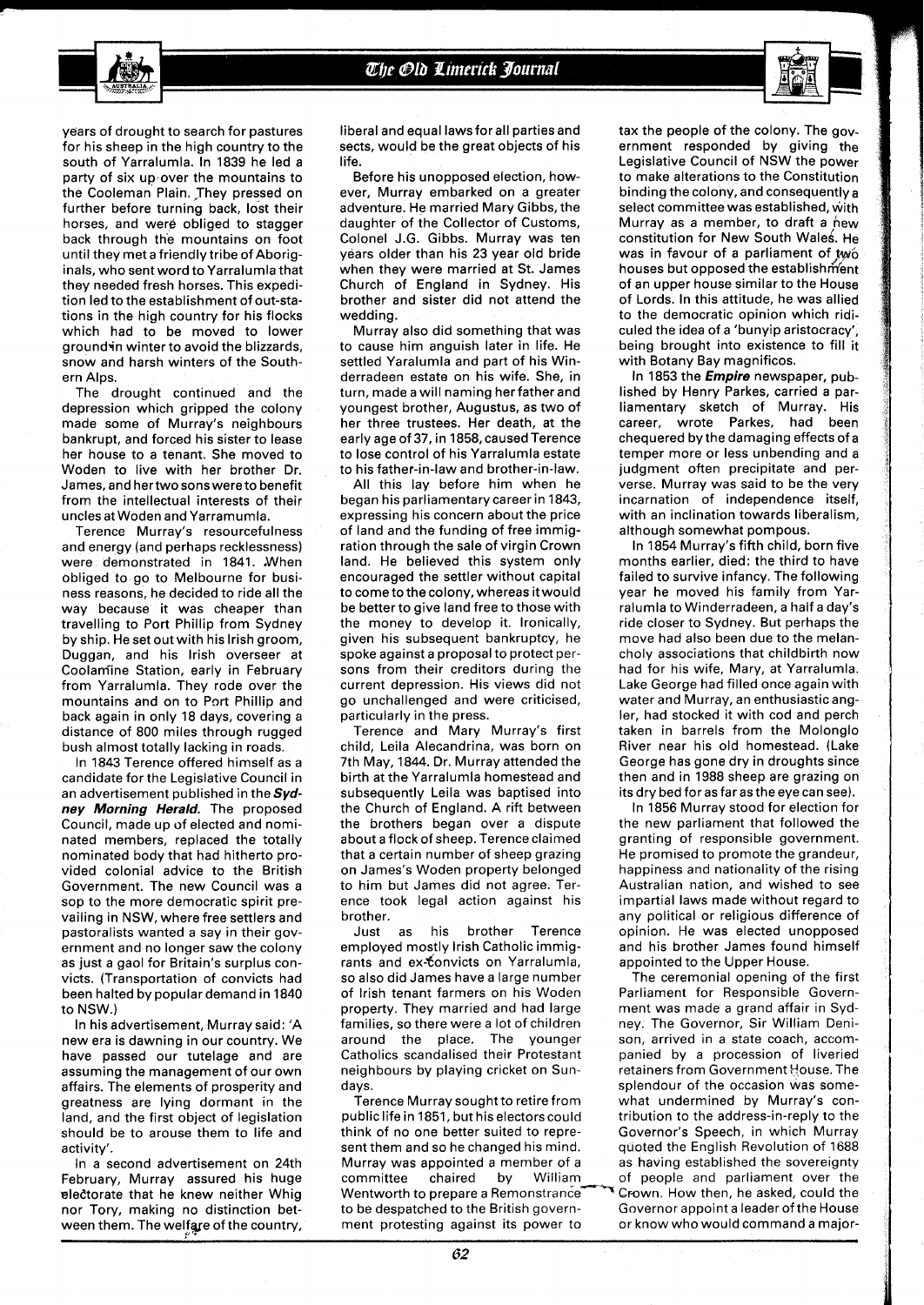

John Hubert Murray, Lieutenant-Governor of Papua, photographed on the verandah of Government House in 1908. Like his father before him, he was made a Knight of the British Empire.

ity? In his opinion the new ministry had taken office unconstitutionally. There was an uproar in the press about his remarks and some accused him of being a republican. Murray was appalled that anyone could think he would hold such views and quoted his family history as one of loyalty to the Crown: a loyalty that had cost it home, country and lives.

Within a few days of taking his seat in the Legislative Council (the Upper House) Dr. James Murray became very ill and determined to return home to Woden. Accompanied by Terence, he set out but only got as far as Winderradeen and could go no further. He died there on 24th June, 1856, at the age of 50. After a Requiem Mass at the homestead, his funeral procession, accompanied by one hundred horsemen, left for the family vault at Ondyong Point. Terence, who inherited his brother's Woden property, sold it at the end of the year.

The first Responsible Government lasted only three months. The more liberal ministry which replaced it contained Murray as Minister for Lands and Public Works and Auditor-General.

Throughout his life Murray was short Of money. He promised to give one hundred pounds to the funding of St. John's Catholic College at Sydney University but it took him seven years to

ىتىر

honour his pledge.

In November, 1857, Murray's wife, Mary, gave birth to her first son, James, at Winderradeen, but she died on 2nd January, 1858, at the age of 37, leaving Murray with the infant and their two daughters, Leila, aged 12, and Evelyn,8 years. This was a great blow to Murray who had been concerned about neglecting his family for his parliamentary duties.

Yet, in 1859, Murray was again elected to parliament and found that his old superintendent at Collector, the Limerick-born John Hurley, had also been elected. Hurley had become a wealthy squatter in the Lachlan district, as well as a pioneer of Cootamundra.

After the fall of the new government, Murray was commissioned by the Governor to form a ministry, but was unable to get enough members to back him and, ratherthan form 'a patch work quilt of a Ministry', he gave up.

Murray subsequently gave up any ambitions to become Premier and accepted the postition of Speaker of the House of Assembly. He also married for a second time to Miss Agnes Edwards, a tall young woman in her twenties, who had been engaged to look after his young children. Miss Edwards was English, well educated and a cousin of W.S. Gilbert of Gilbert and Sullivan fame. This time there

were two ceremonies at Winderradeen, one Anglican and one Roman Catholic. The groom was fifty years of age.

In the following year Murray acted as chairman of the St. Patrick's Day banquet in Sydney and proposed the toast to the Fatherland. In the course of his address, he said:

It is in the present union and free intercourse of Englishmen, Irishmen and Scotsmen that I find some of my fondest hopes of my boyhood realised. How is it that Ireland, rich in territorial blessings, has been so unfortunate? History tells us that at one period she was foremost in the van of civilisation when Rome was a village; and in still later an age a country to which youth from all parts of Europe were sent to receive instruction in the higher branches of human knowledge.

Perhaps a lesson might be derived from the miseries of a country so gifted as this has been. The people are great in sterling worth, rank high among the nations of the earth, justly so, on account of their ability, industry and perserverence in all their pursuits. The Times might say there is something in the Celtic character opposed to its progression; but I point to the United States and Australia, and ask, are we not prog-